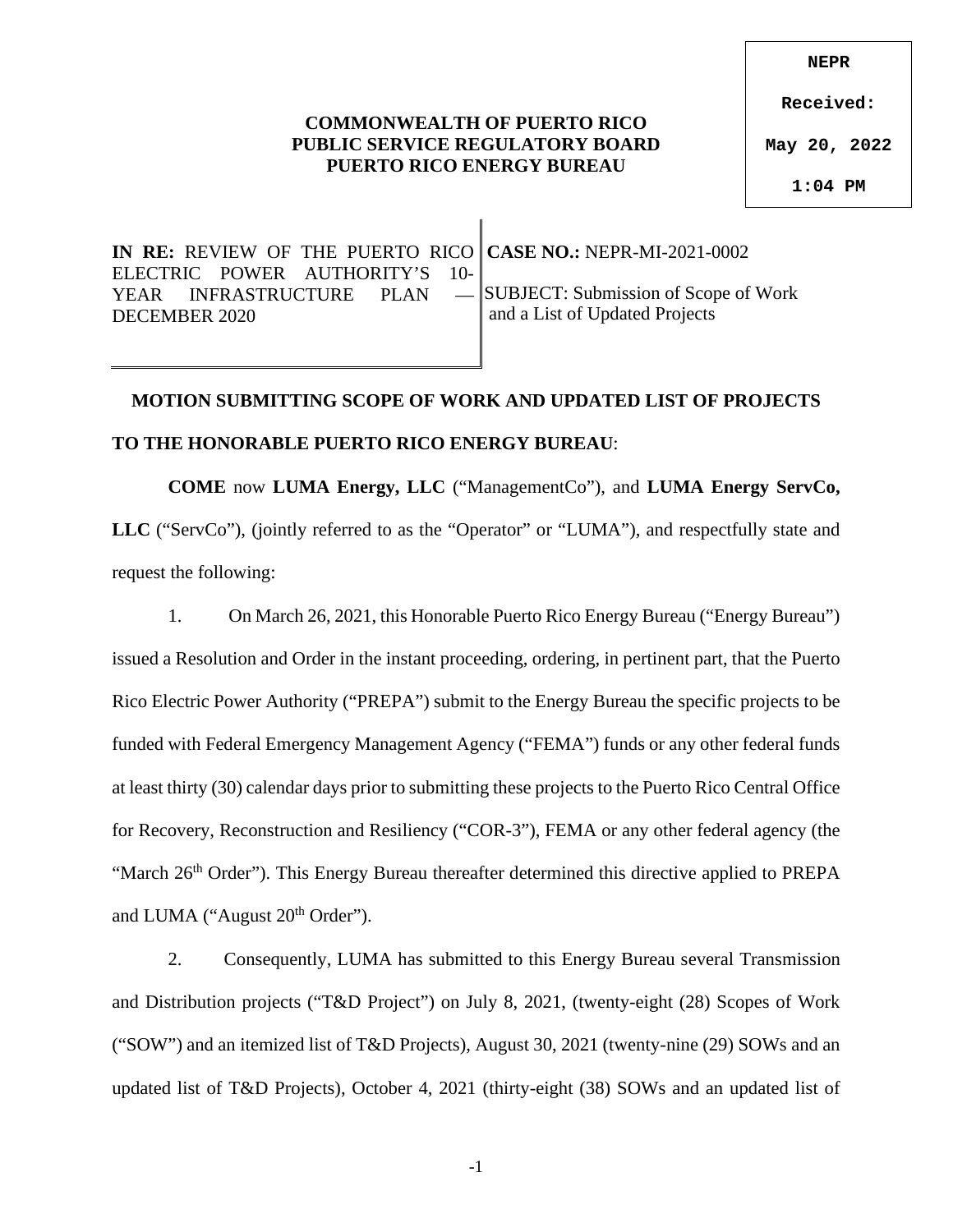T&D Projects), and January 24, 2022 (three (3) SOWs and an updated list of T&D Projects). The Energy Bureau has approved all the T&D Project SOWs submitted by LUMA as of this date.

3. In compliance with the March  $26<sup>th</sup>$  Order, LUMA hereby submits an SOW for the Test and Technology Laboratory. *See Exhibit 1*. The previously described SOW is presented for the review and approval of the Energy Bureau before submission to FEMA and COR3 for review and approval. The SOW is dated April 1, 2022. *Id*.

4. LUMA also submits an updated Project List to this Energy Bureau, containing a current list of initial SOWs, assigned FEMA Accelerated Award Strategy (FAASt) numbers, and projects with approved FEMA funding obligation. *See Exhibit 2*.

**WHEREFORE,** LUMA respectfully requests that the Energy Bureau **take notice** of the aforementioned, **approve** the SOW for the T&D project submitted as Exhibit 1 to this Motion, and **accept** the updated list of T&D projects submitted as Exhibit 2 to this Motion.

#### **RESPECTFULLY SUBMITTED.**

In San Juan, Puerto Rico, this  $20<sup>th</sup>$  day of May 2022.

We hereby certify that we filed this Motion using the electronic filing system of this Energy Bureau. We will send an electronic copy of this **Motion to the attorneys for PREPA**, Joannely Marrero-Cruz, jmarrero@diazvaz.law; and Katiuska Bolaños-Lugo, kbolanos@diazvaz.law.

-2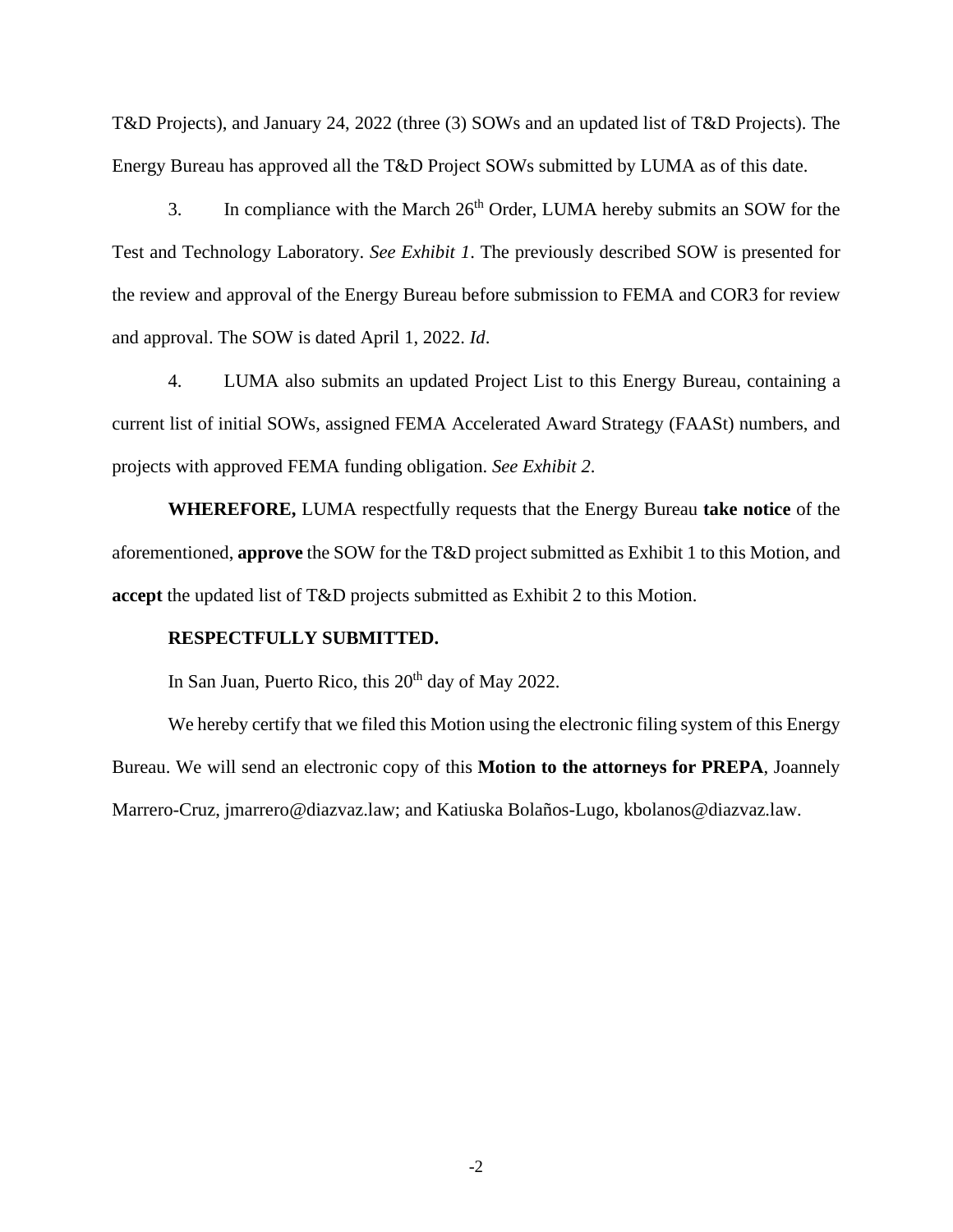

**DLA Piper (Puerto Rico) LLC**  500 Calle de la Tanca, Suite 401 San Juan, PR 00901-1969 Tel. 787-945-9132 Fax 939-697-6102

/s/ Yahaira De la Rosa Algarín Yahaira De la Rosa Algarín RUA NÚM. 18,061 [yahaira.delarosa@us.dlapiper.com](mailto:yahaira.delarosa@us.dlapiper.com)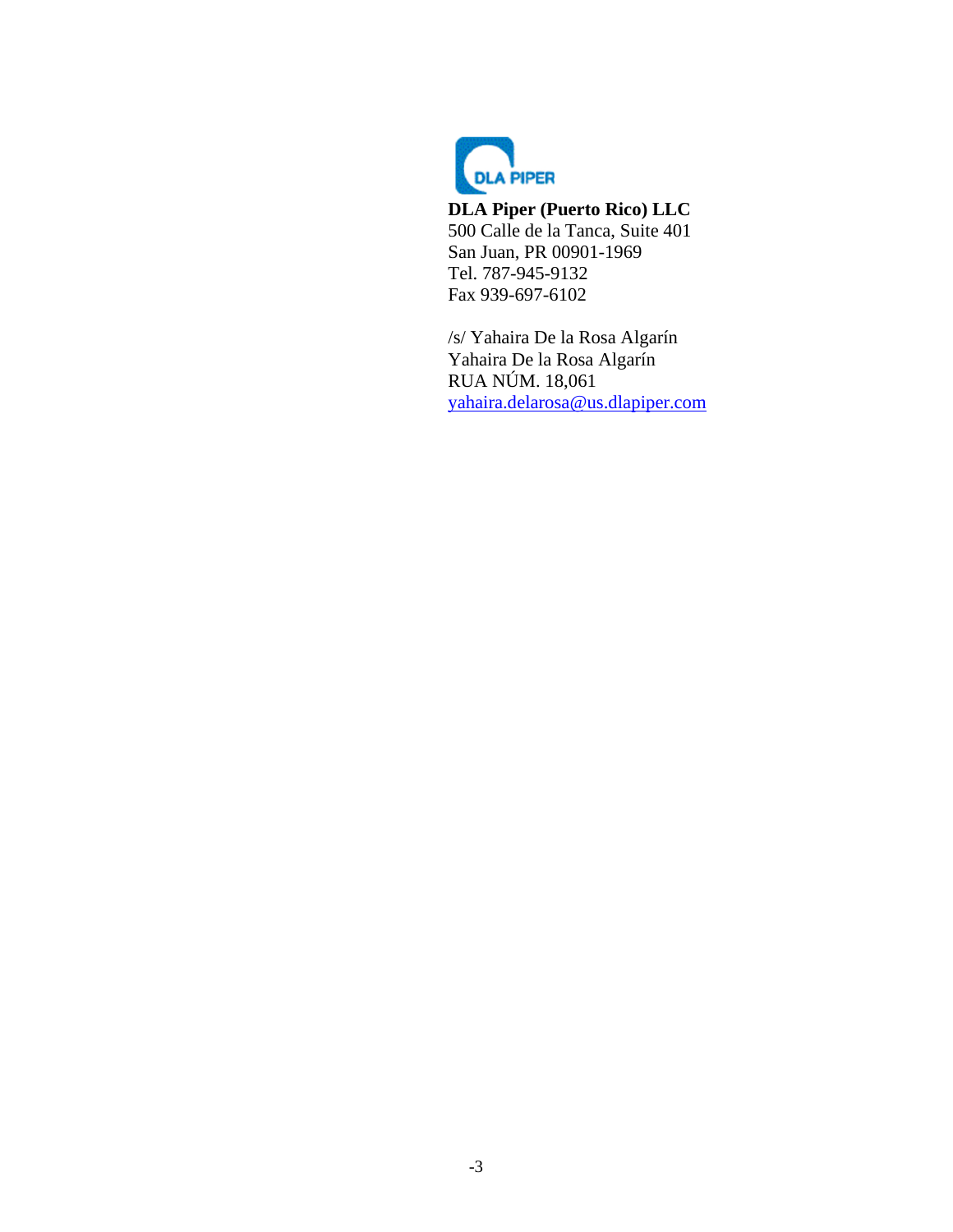# *Exhibit 1*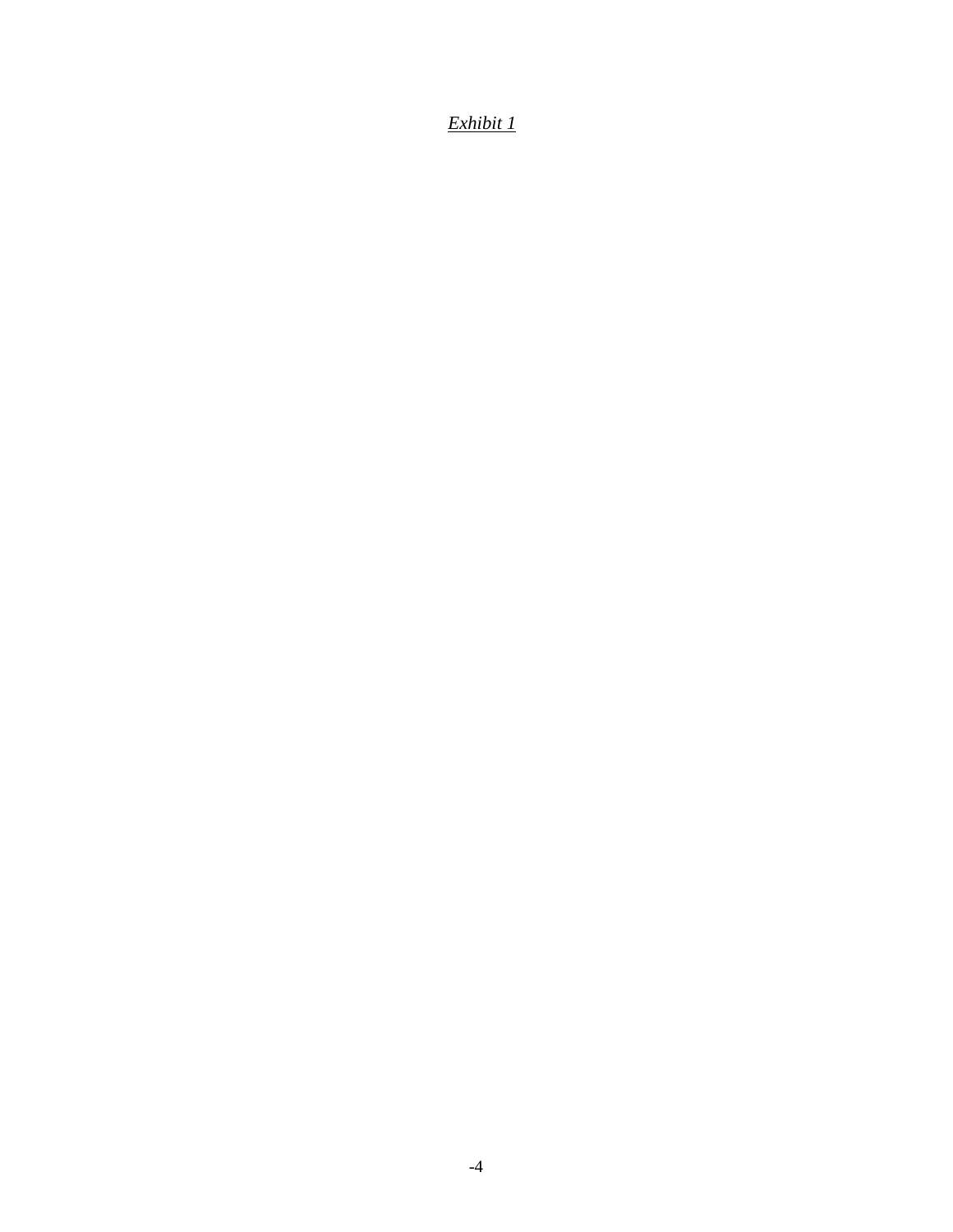

# FEMA Project Scope of Work

Project Name:

Test and Technology Laboratory

Revision: 0 Date: April 1, 2022

# <span id="page-4-0"></span>**APPROVALS**

The signatures below formally approve the FEMA Project Scope of Work Template.

| <b>Grant Manager's Name</b> | <b>Signature</b> | <b>Date</b> |
|-----------------------------|------------------|-------------|
| <b>Hernando Gee</b>         |                  |             |
| <b>Department VP's Name</b> | <b>Signature</b> | <b>Date</b> |
| <b>Jenn Blackmore</b>       |                  |             |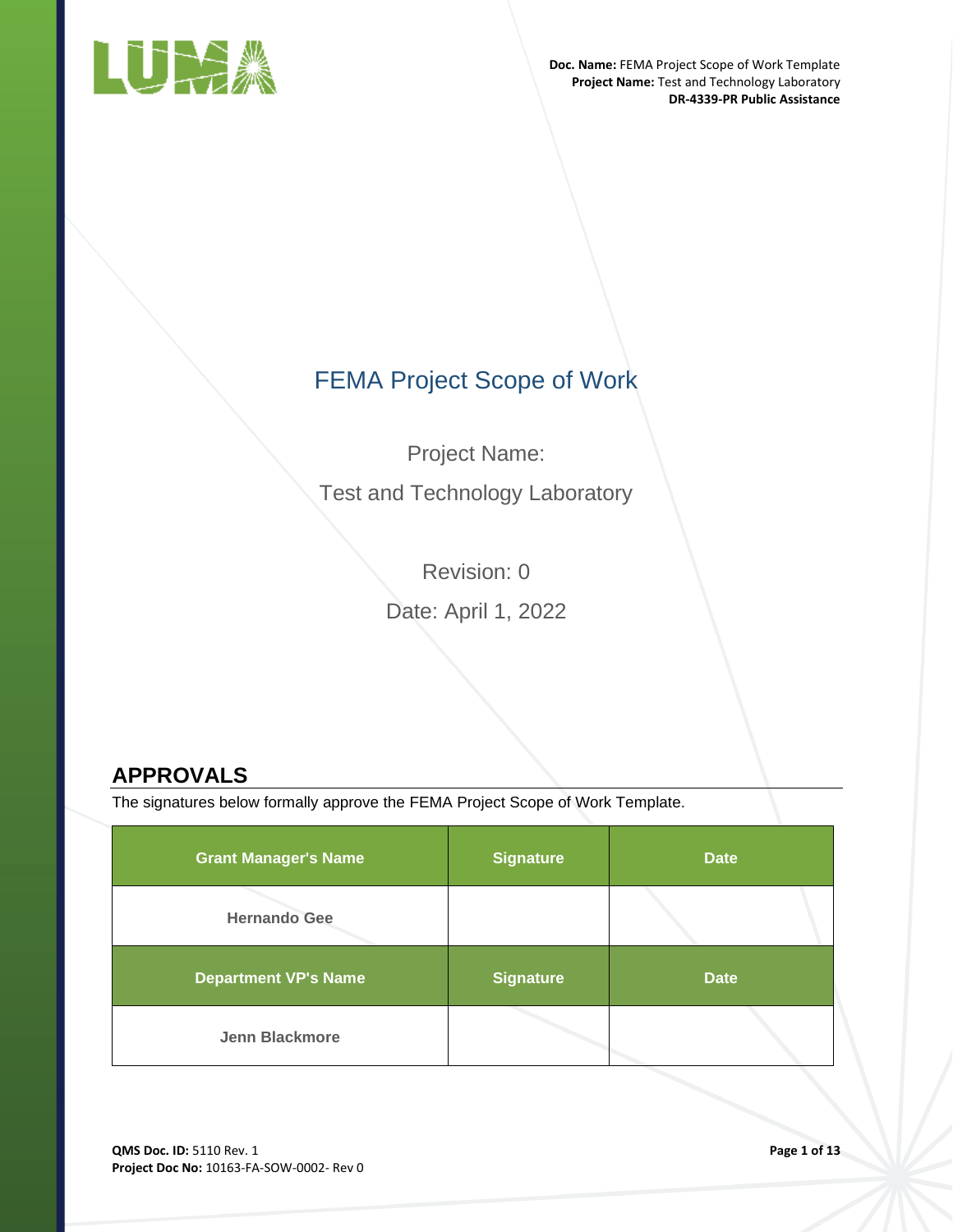

# Document Change Control

This table contains a history of the revisions made to this document

| Rev. | Date of Issue | <b>Brief Description of Change</b> |
|------|---------------|------------------------------------|
|      | 01APR2022     | Issued for use                     |
|      |               |                                    |
|      |               |                                    |
|      |               |                                    |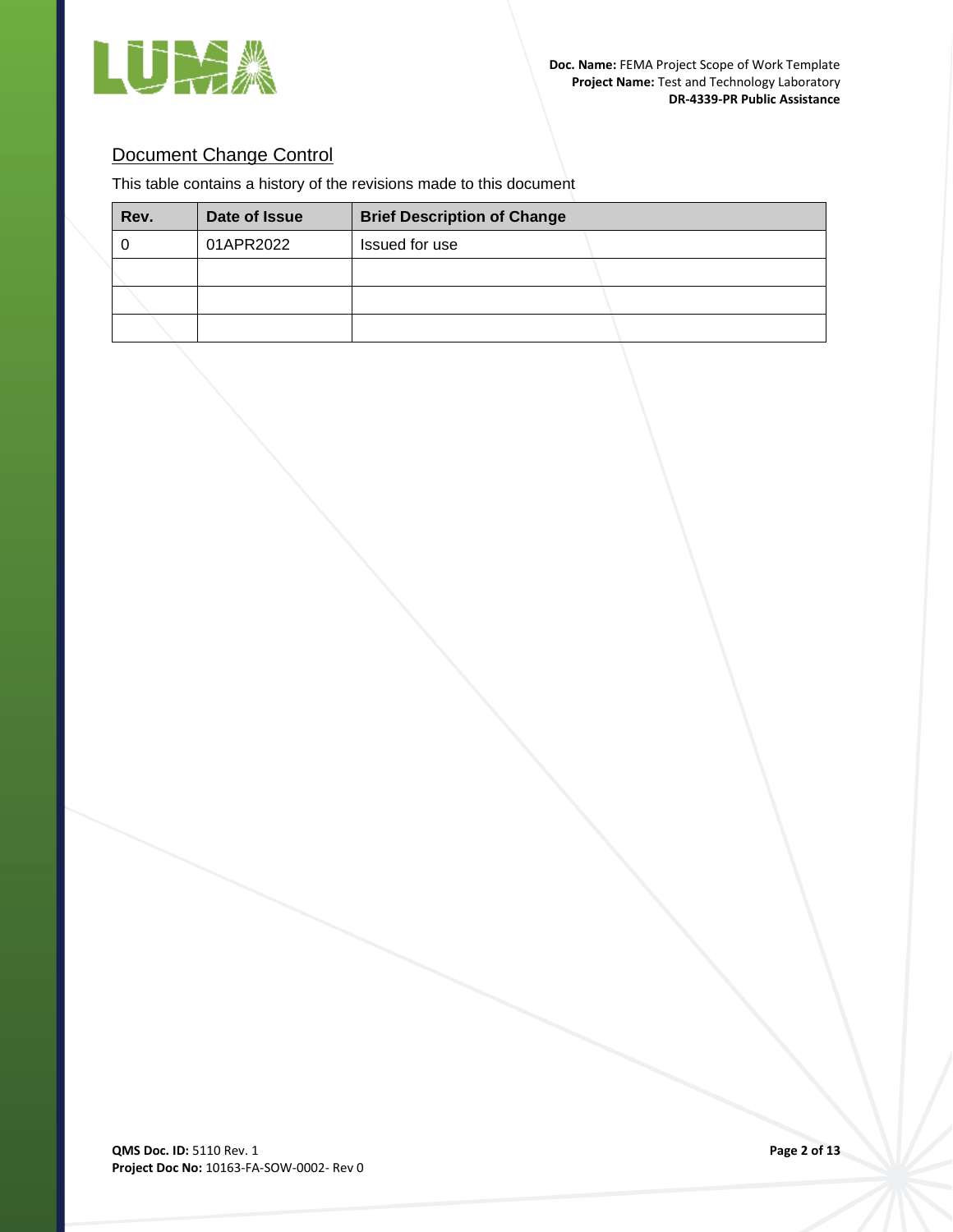

# **Contents**

| $\label{eq:1} \text{Introduction} \,\, \ldots \,\, \ldots \,\, \ldots \,\, \ldots \,\, \ldots \,\, \ldots \,\, \ldots \,\, \ldots \,\, \ldots \,\, \ldots \,\, \ldots \,\, \ldots \,\, \ldots \,\, \ldots \,\, \ldots \,\, \ldots \,\, \ldots \,\, \ldots \,\, \ldots \,\, \ldots \,\, \ldots \,\, \ldots \,\, \ldots \,\, \ldots \,\, \ldots \,\, \ldots \,\, \ldots \,\, \ldots \,\, \ldots \,\, \ldots \,\, \ldots \,\, \ldots \,\, \ldots \,\, \ldots \,\, \$ |  |
|-------------------------------------------------------------------------------------------------------------------------------------------------------------------------------------------------------------------------------------------------------------------------------------------------------------------------------------------------------------------------------------------------------------------------------------------------------------------|--|
|                                                                                                                                                                                                                                                                                                                                                                                                                                                                   |  |
|                                                                                                                                                                                                                                                                                                                                                                                                                                                                   |  |
|                                                                                                                                                                                                                                                                                                                                                                                                                                                                   |  |
|                                                                                                                                                                                                                                                                                                                                                                                                                                                                   |  |
|                                                                                                                                                                                                                                                                                                                                                                                                                                                                   |  |
|                                                                                                                                                                                                                                                                                                                                                                                                                                                                   |  |
|                                                                                                                                                                                                                                                                                                                                                                                                                                                                   |  |
|                                                                                                                                                                                                                                                                                                                                                                                                                                                                   |  |
|                                                                                                                                                                                                                                                                                                                                                                                                                                                                   |  |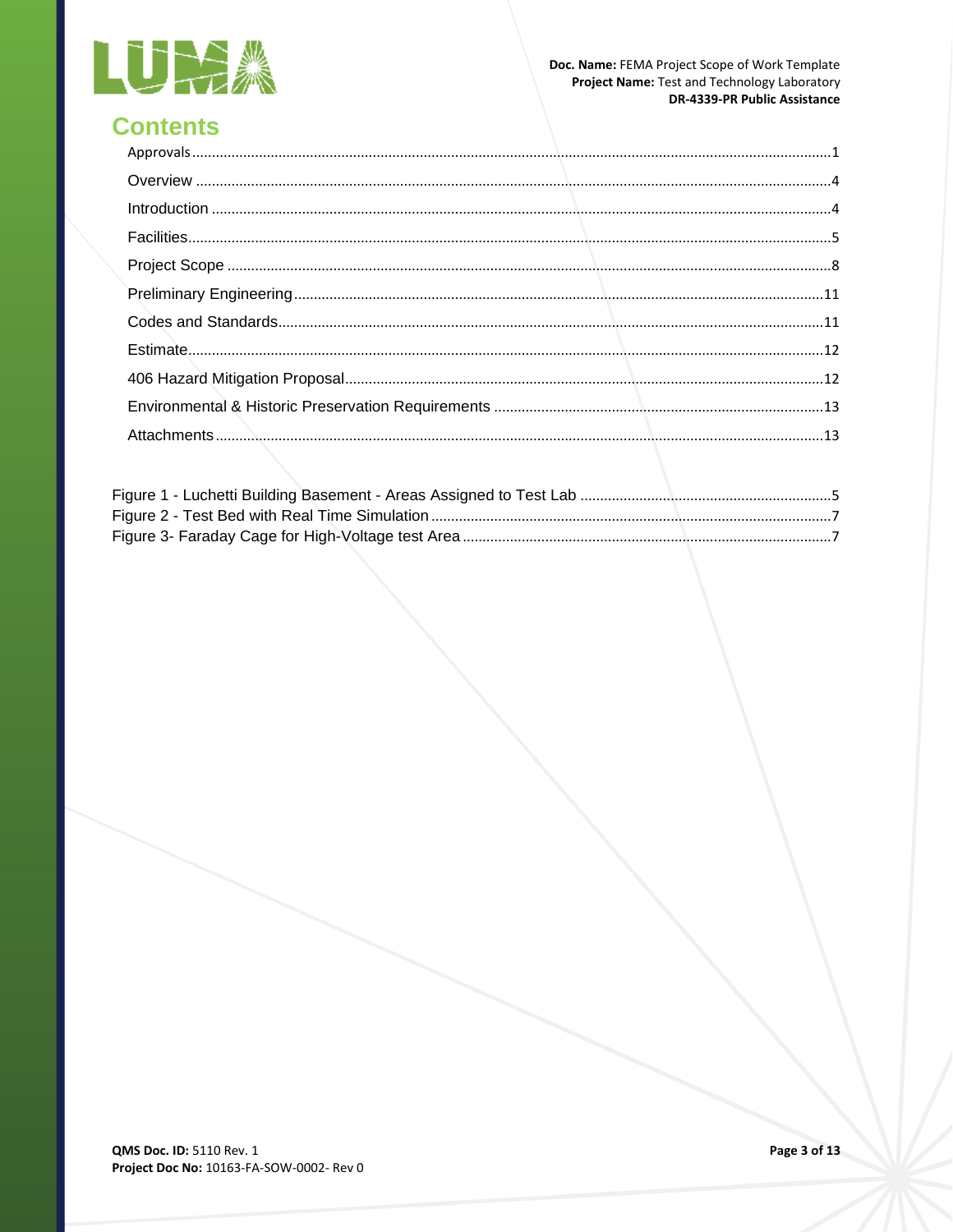

# <span id="page-7-0"></span>**Overview**

| <b>Project Name:</b>                                           | <b>Test and Technology Laboratory</b> |
|----------------------------------------------------------------|---------------------------------------|
| <b>Project Type:</b>                                           | <b>Restoration to Codes/Standards</b> |
| <b>Region:</b>                                                 | San Juan                              |
| <b>Damage Number:</b>                                          | 223318                                |
| <b>Damaged Inventory/Asset</b><br>Category:                    | Other                                 |
| <b>FEMA Project Number:</b><br>(formerly Project<br>Worksheet) | <provided by="" fema=""></provided>   |

## <span id="page-7-1"></span>Introduction

The purpose of this document is to present and update a Project Scope of Work (SOW) with Cost Estimates to be submitted to COR3 and FEMA for projects under DR-4339-PR Public Assistance. The completed document will be reviewed by COR3 and FEMA to create and version a specific project worksheet and post fixed-cost estimates to repair, restore, or replace eligible facilities including Section 406 hazard mitigation for a specific project.

LUMA Energy provides the Operations and Maintenance of the electric service to the entire island of Puerto Rico. Puerto Rico Electric Power Authority (PREPA) is the agency that owns the facilities, sites, and systems identified in this Scope of Work that are eligible as critical services facilities as defined in the PAAP (Section 428) and BBA 2018 guidance documents.

This document will be updated with information developed during the initial design and engineering phase through the construction phase.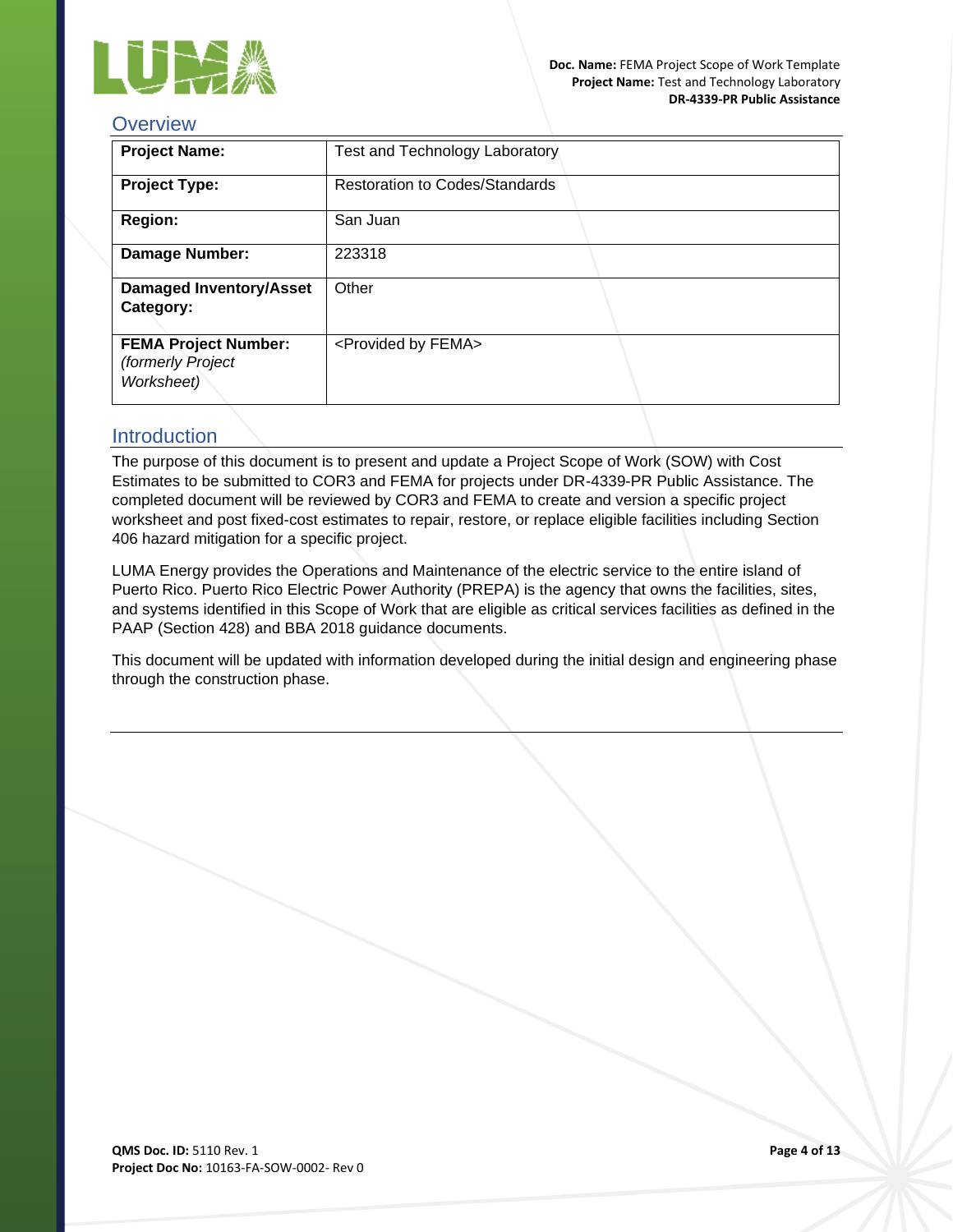

## <span id="page-8-0"></span>**Facilities**

# Facilities List

| <b>Name</b>                                               | <b>Number</b> | <b>GPS Coordinates</b>  | Voltage (kV) |
|-----------------------------------------------------------|---------------|-------------------------|--------------|
| Santurce - Luchetti<br><b>Building - Basement</b><br>Area | N/A           | 18.45152, -<br>66.07606 | ΝA           |

The basement of Luchetti Building - in the Santurce administration complex has been preliminarily assigned for the laboratory facility. The assigned spaces are depicted below with a total area of approximately 14,000 sq ft of interior space (Figure 1). Site improvements in surrounding outdoor area are also planned to enable deployment and interconnection of power equipment under test. Additional area of around 4,500 sq ft will be needed at separate facility for distribution apparatus pre-commissioning HV related testing. The selection of that facility is in process.

During detailed engineering locations may change to fit project needs.



<span id="page-8-1"></span>*Figure 1 - Luchetti Building Basement - Areas Assigned to Test Lab*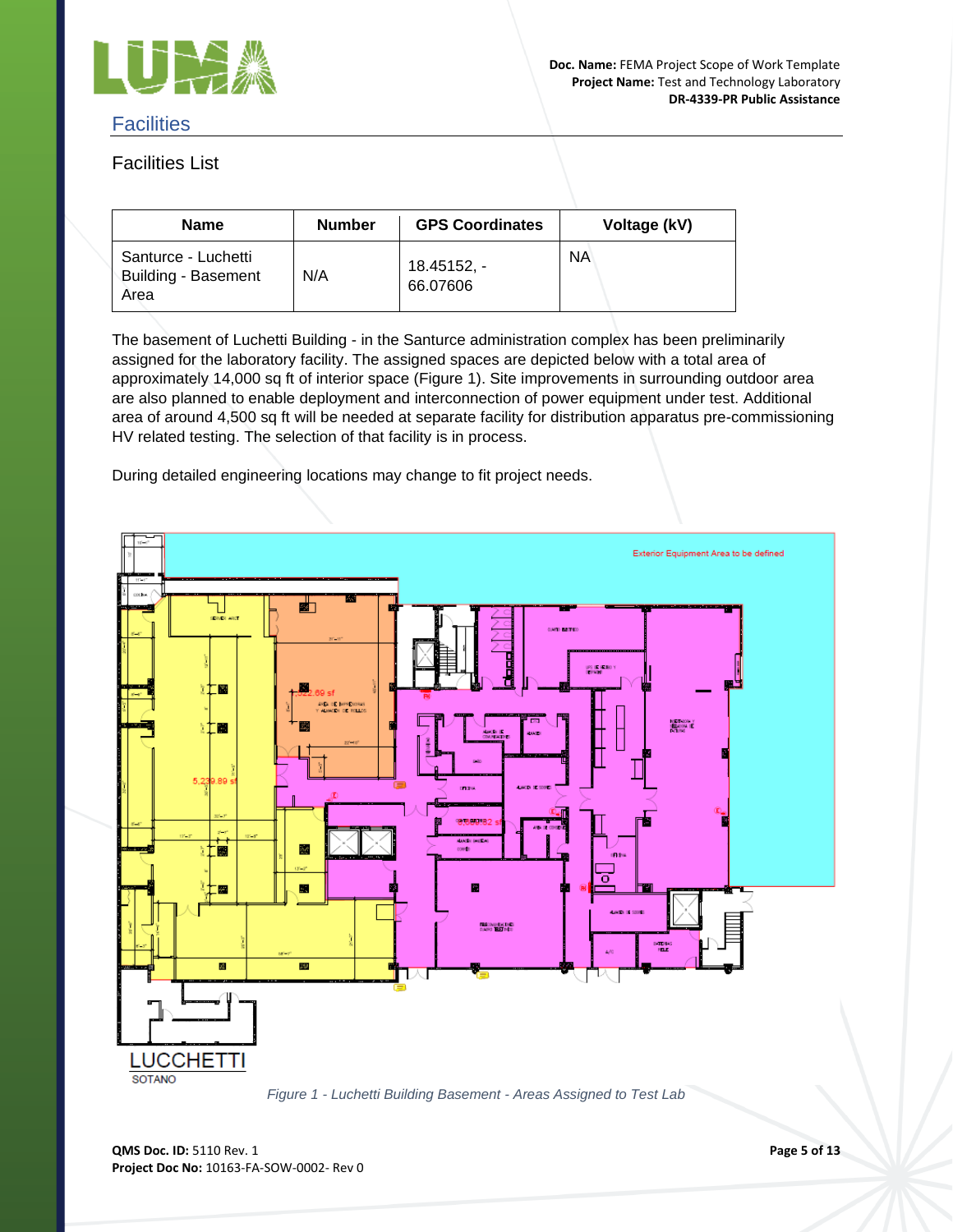

### Facilities Description

### Test and Technology Laboratory

The main Test and Technology Laboratory will be housed within an existing PREPA owned facility (Luchetti building is identified as preliminary location). The assigned existing space (~14,000 sq ft) will be reconfigured for proper operation of the test laboratory. The lab facilities will include:

- Adequate space with electrical, mechanical, plumbing and telecommunications facilities to enable operation of advanced electronic test instruments.
- Access to equipment delivery area with pathways and ramps required to accommodate equipment.
- Local Area Network (LAN) infrastructure with proper security features.
- Connectivity to the various communications networks used throughout LUMA with adequate cybersecurity provisions.
- Physical security systems.
- Fire protection systems.
- Storage spaces including space to house an emergency cache of critical and tested components to be deployed in the event of a major service disruption.
- Meeting and training facilities

#### Distribution Apparatus High Voltage (HV) testing laboratory

A separate test facility will be required for performing pre-commissioning high voltage (HV) related testing of distribution apparatus (Reclosers, Voltage Regulators, Switchgear, etc.). That adjunct test facility needs around 4,500 sq ft. and will Include:

- Adequate space with electrical, mechanical, plumbing and telecommunications facilities to enable operation of high voltage and related test equipment.
- Local Area Network (LAN) infrastructure with proper security features.
- Connectivity to the various communications networks used throughout LUMA with adequate cybersecurity provisions.
- High Voltage Test Cage (Figure 3 shows an example)
	- o De-Energization interlock on cage entry door(s)
- Jib Crane
- Indoor Location
	- $\circ$  Flat concrete floor no cracks. No slope. Non-slip coating throughout (Epoxy or similar Oil/Slip Resistant)
	- o Two overhead doors (drive through building)
	- o Running water/sewer/restroom(s)
	- o Climate controlled
	- o Large concrete aprons outside overhead doors (smooth for forklifts when slinging Regulators/Reclosers on/off trailers)
- High voltage & high current access for test purposes including all distribution voltages present in Puerto Rico
- Forklift for moving electrical Apparatus (Voltage Regulators, Reclosers, Fuse cabinets, etc.)
- Indoor & Outdoor (Galvanized) Racking for storing electrical Apparatus (Voltage Regulators, Reclosers, Fuse cabinets etc.)
- Physical security systems.
- Fire protection systems.
- Storage spaces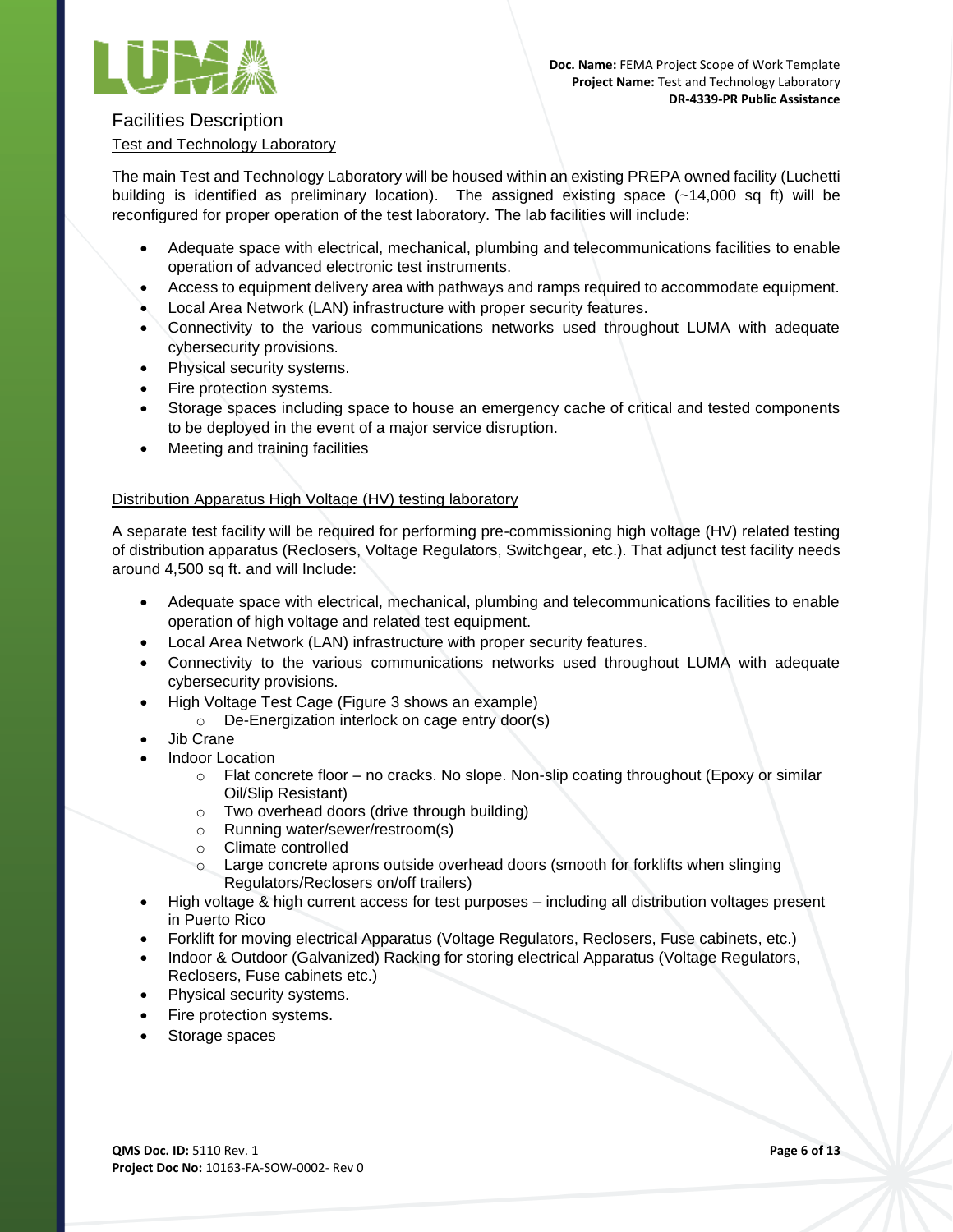



<span id="page-10-0"></span>*Figure 2 - Test Bed with Real Time Simulation*



Length: 28 ft., Width: 16 ft., Height: 10 ft.

<span id="page-10-1"></span>*Figure 3- Faraday Cage for High-Voltage test Area*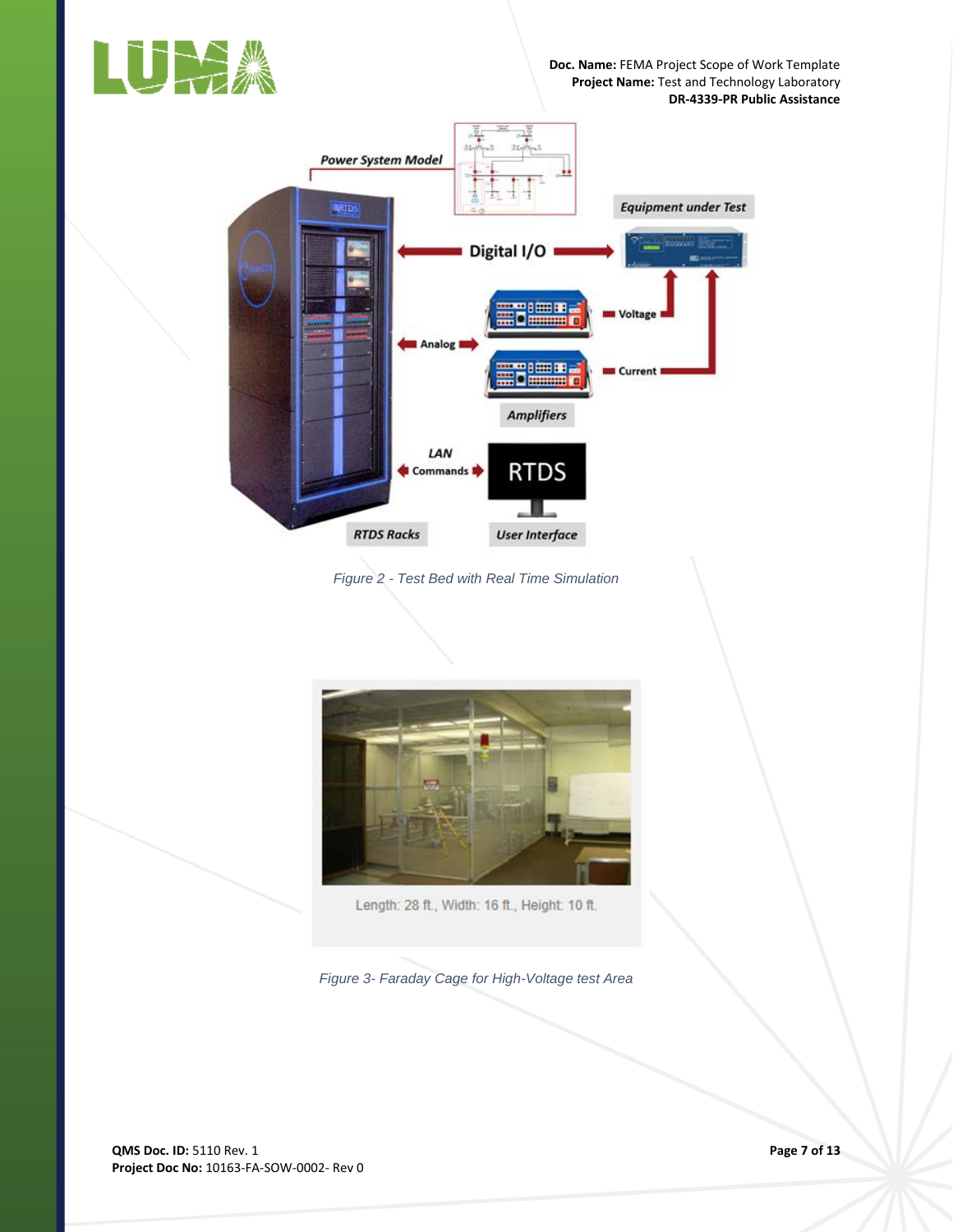

# <span id="page-11-0"></span>Project Scope

Rebuilding a hardened and resilient Puerto Rico's power system includes the deployment of modern technology solutions (hardware / software) and complex processor-based systems that require proper testing and validation before putting in service. A state-of-the-art testing laboratory will enable the proper implementation of new protection, control, and automation (PAC) schemes by testing performance, system integration and impact on the grid.

The reconstruction efforts on the island also need to align with requirements of local laws and regulations that mandate aggressive renewable integration targets as well as Transmission and Distribution Infrastructure hardening for reliability and resilience improvements. Designs need to support adequate integration of renewable energy (RE) and distributed energy resources (DERs) including energy storage systems (ESS) and microgrids at transmission and distribution levels, while maintaining system integrity and stability. This is only possible with the use of upgraded relay protection and control systems, and a wide range of smart grid technologies including smart sensors, controls, and communications, that require adequate testing for system design optimization and performance validation.

A critical component of the system recovery is the extensive deployment of new power apparatus in the distribution system including reclosers, voltage regulators, switchgear, fuses, tripsavers, and other elements that require high voltage and related testing prior to field installation. This type of testing routines is regular utility practice and focused on improvement of reliability by detection of hidden failures before putting in service. As part of the reconstruction effort LUMA is planning to deploy an average of 500 reclosers and 750 tripsavers per year. The project scope includes the deployment of an adjunct Distribution Apparatus High Voltage (HV) testing laboratory identified as a critical need to enable best practices in the distribution system reconstruction efforts.

#### Laboratory Deployment Process

The laboratory test system deployment requires a sequential process that includes:

- Definition of test use cases
- Test bed design, specification, and selection of test equipment
- Lab set up and configuration design
- Equipment and associated services procurement
- System deployment and Integration
- **Commissioning**
- Training and Initial test project support

The Test and Technology Lab will also support training of utility personnel on smart grid technologies used for Substation Automation, Distribution Automation, Advanced Metering, and Renewable Integration.

The Distribution Apparatus High Voltage (HV) testing laboratory will be used for related training of field personnel.

#### Test Equipment

A preliminary list of equipment needed in the Test and Technology Lab facility is presented below.

- 1. Equipment, instruments, benches, and accessories for testing intelligent electronic devices (IED) including smart sensors, relays, telecommunications equipment, controls, remote terminal units (RTU) and meters, to validate performance, accuracy, compliance, functionality, and proper programming of protection, automation, and control standard schemes.
	- Protection and control test sets (to include IEC 61850 testing functionality).
	- Test Instruments and tools needed for developing and testing of new PAC standard schemes.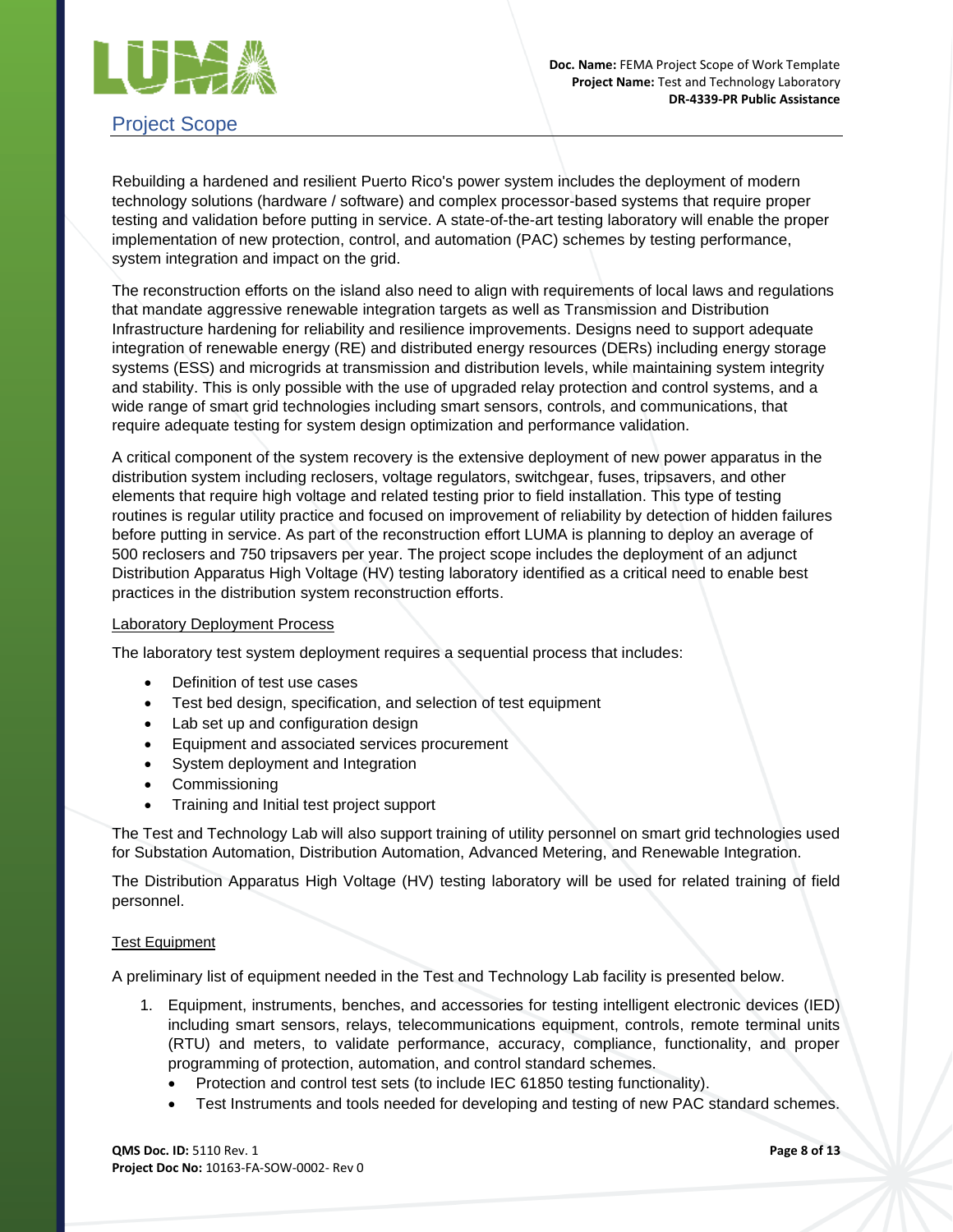

- IED racks and other standard substation IED panels with typical in-service PAC configurations, and communications equipment.
- Power supplies, amplifiers, test sets accessories.
- Tools for recalibration of measurement instruments
- Typical power devices for protection and control integration testing (smart inverters, batteries).
- Test and simulation software and supporting hardware.
- 2. Telecommunications test beds with IT/comms equipment (routers, switches, multiplexers, etc.) and time synchronization devices (GPS) to enable testing of IED communications interfaces and endto-end performance testing over fiber and radio links.
- 3. Real-Time Digital Simulation (RTDS) Equipment for hardware-in-the-loop (HIL) testing of protective relays, digital controllers and process control devices for system level testing, performance evaluation and pre-commissioning testing under close to real world conditions. RTDS testing is able to interact with the system under test in real time and thereby find weaknesses and problems as they would appear in the applications, allowing them to be resolved before they cause any misoperation in the power system. This will support design optimization for Transmission and Distribution infrastructure reliability and resilience. Typical RTDS test applications are:
	- End-to-end protection, automation, and control scheme testing
	- Interoperability and conformance testing
	- Real-time testing of Remedial Action Schemes (RAS)/Special Protection Systems (SPS)
	- Testing of Phasor Measurement Units (PMUs)/PDCs systems
	- Testing of IEC 61850 substation automation systems
	- Testing of Communication Equipment/Systems Performance and Compliance
	- Testing of smart grid technologies with new sensor management and sensor enabled monitoring and control systems
	- Testing of renewable energy controls
	- Testing impact of Renewable Energy Generation on Protection Performance
	- Testing of Microgrid Protection and Control applications including associated communications and smart sensors technology
	- Test operations with smart inverters and other customer equipment.
	- Simulation and testing to optimize proof of concept
	- Test concepts related to various smart grid technologies
	- Post-mortem fault analysis and fault simulation.

The facility for the Distribution Apparatus High Voltage (HV) testing laboratory will as a minimum include the following test equipment:

- Single phase/three phase transformer turns ratio (TTR) test sets
- Partial discharge testing equipment
- AC Hi-pot testing equipment
- Vacuum Interrupter test set
- High Voltage Test Cage
- Electrical test instruments and tools

#### Space Adequation

This project Includes the adequation of approximately 18,500 square feet of laboratory space, for the installation of racks, fixtures, and all necessary test equipment.

The necessary space adequation of around 14,000 sq ft for the main Test and Technology Lab scope includes: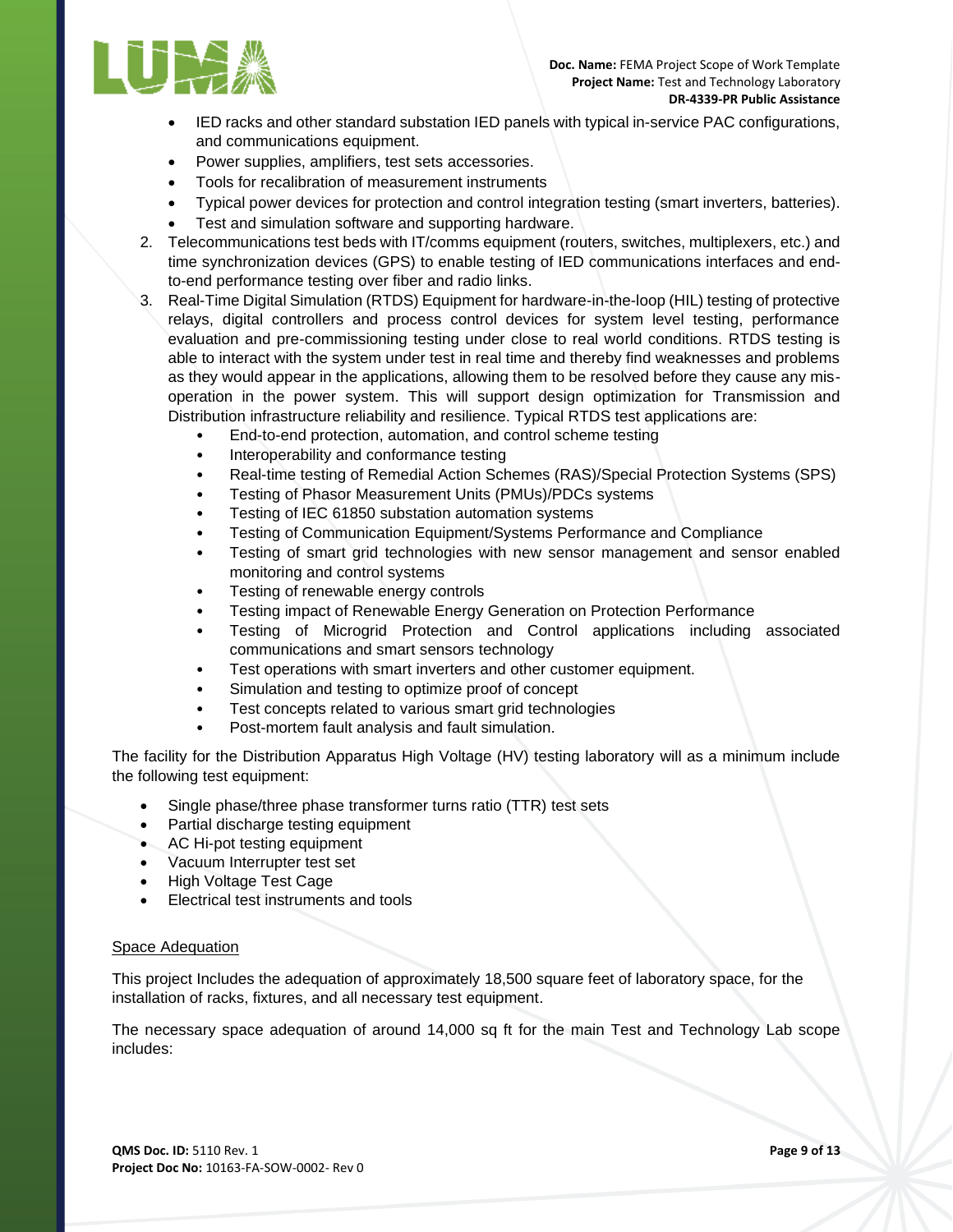

- 1. Development of functional and system requirements, list of equipment to be housed, estimate of power and cooling requirements, confirmation space Identified will support the functional requirements and supporting documentation of the equipment to be housed.
- 2. Development of Request for Quotations for Design Architectural / Engineering team to develop the design / renovation of the space, prepare the construction documents, obtain the construction permits and perform construction administrations services for the project.
- 3. Follow the RFQ process Including Issuance, response, evaluation, selection and contracting.
- 4. Complete the design phases of the renovation project including the Schematic Design, Design Development, and Construction Document phases.
- 5. Development of Request for Proposal for the Construction Team to perform the renovation work in the space to prepare the lab for occupancy.
- 6. Follow the RFP process including issuance, response, evaluation, selection and contracting.
- 7. Complete the renovation work of approximately 7,000 square feet to prepare the space to be occupied.
- 8. Follow the LUMA Procurement manual to procure equipment to support the mission.
- 9. Installation of required testing computers and simulators, racks, fixtures, and equipment based on all the current standards designs
- 10. Installing LAN/WAN and all needed telecommunications equipment network connections to the various data and communication networks in compliance with LUMA Cybersecurity framework.
- 11. Installing proper safety equipment and warning placards.
- 12. Installing a physical security and monitoring system.

The adequation of the adjunct distribution apparatus HV testing facility with around 4,500 sq ft of space will include a separate effort for design and construction to accommodate safe operation of HV testing hardware.

Initial deployment efforts are already under way and there is urgency in initiating testing before the lab facilities are ready for use. LUMA is seeking expedite procurement of urgently needed test equipment and will start testing on temporary facilities while the test lab areas are finalized.

The final SOW (plans and specifications) and detailed cost estimate is expected to be completed by Q4 2022 and construction is estimated to be completed by Q3 2024.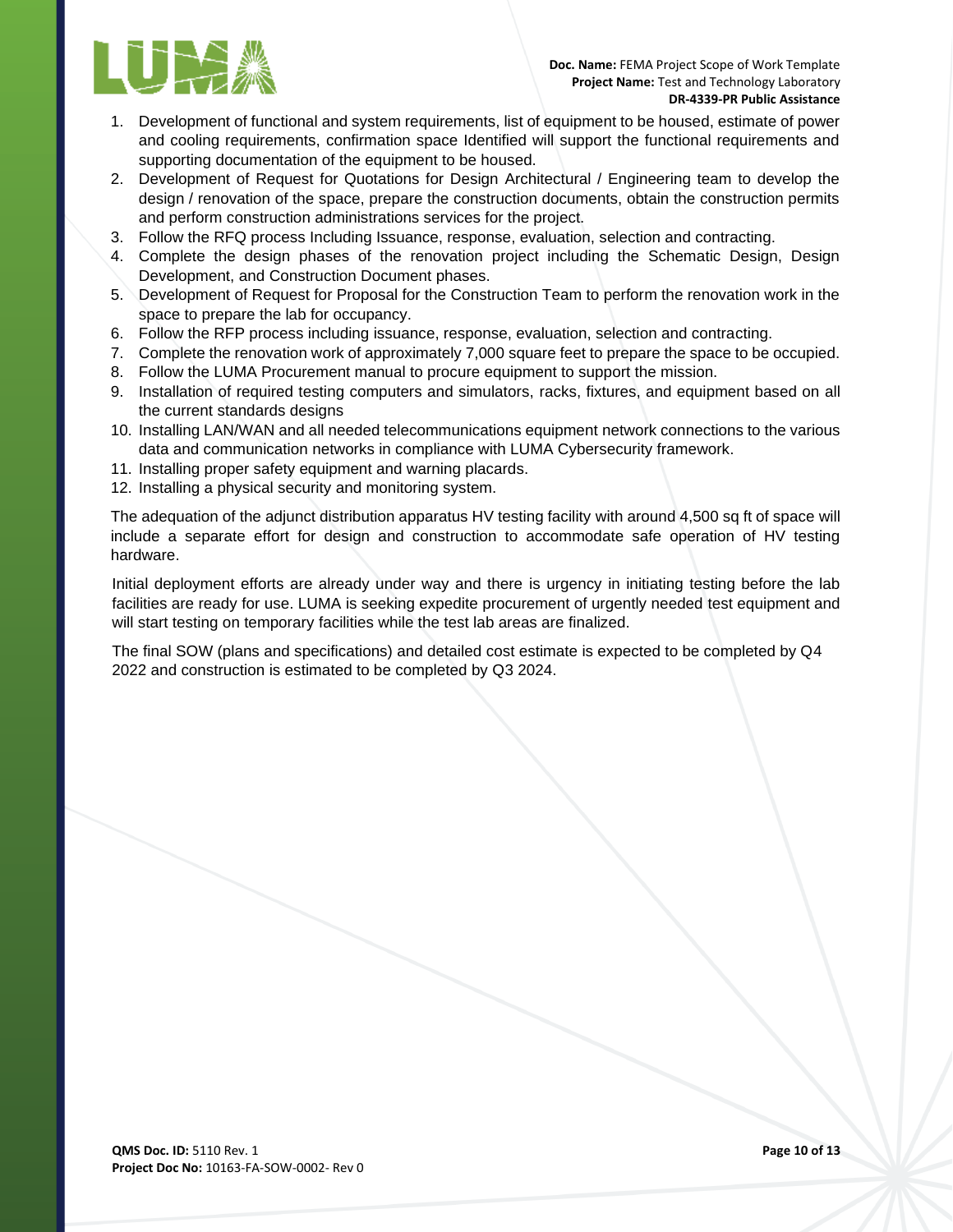

### Type of Project

**Indicate whether the intended plan is a(n):**

- 1. **Restoration to Codes/Standards**: Restores the facility(s) to pre-disaster function and to approved codes/standards
- 2. **Improved Project**: Restores the pre-disaster function of the facility(s) and incorporates improvements including any:
	- a. Other improvements, not required by codes and standards
	- b. Changes in facility size, capacity, dimension, or footprint
- 3. **Alternate Project:** Does not restore the pre-disaster function of the damaged facility(s)

#### **Choose One (Restoration, Improved or Alternate)**

If improved, provide the changes in facility size, capacity, dimension, or footprint. If alternate, provide rationale for recommendation.

#### **Restoration to Codes/Standards**

Rebuilding Puerto Rico's power system includes the deployment of technology solutions (hardware/software) that require proper testing and validation before putting in service in compliance with approved codes and standards. A modern testing laboratory will enable the timely, cost effective and proper implementation of new protection, control and automation solutions by testing performance, system integration and impact on the grid. Real-time simulation and testing of integrated systems will support right sizing of the capital investment needed for the grid modernization, and the implementation of other energy efficiency programs.

Adequate HV pre-commissioning testing of distribution apparatus will secure adequate performance before energizing with positive impact in reliability, efficiencies, and improved safety. Adequate test facilities are best practice in the utility industry, an essential part of any electrical power grid, and ensure the proper testing/simulation/proof of concept that is required for safety, quality assurance, cost effectiveness and mitigation of future hazards/problems to the grid.

This work will be in compliance with FEMA (Public Assistance Alternative Procedures (Section 428) Guide for Permanent Work FEMA-4339-DR-PR February 2020)

**Note:** If preliminary A&E work has not been completed, the type of work designation is considered initial and is based on currently available information. The type of work designation may be revised based on the results of the completed preliminary A&E work.

# <span id="page-14-0"></span>Preliminary Engineering

**Is architectural and engineering funding required to help define the intended scope of work?**

**Yes**

### <span id="page-14-1"></span>Codes and Standards

**Which of the following types of codes, specifications, and standards apply to the restoration, replacement, relocation, or alternate scope of work?**

The following will be referenced when applying specific codes, specifications, and standards to the project design: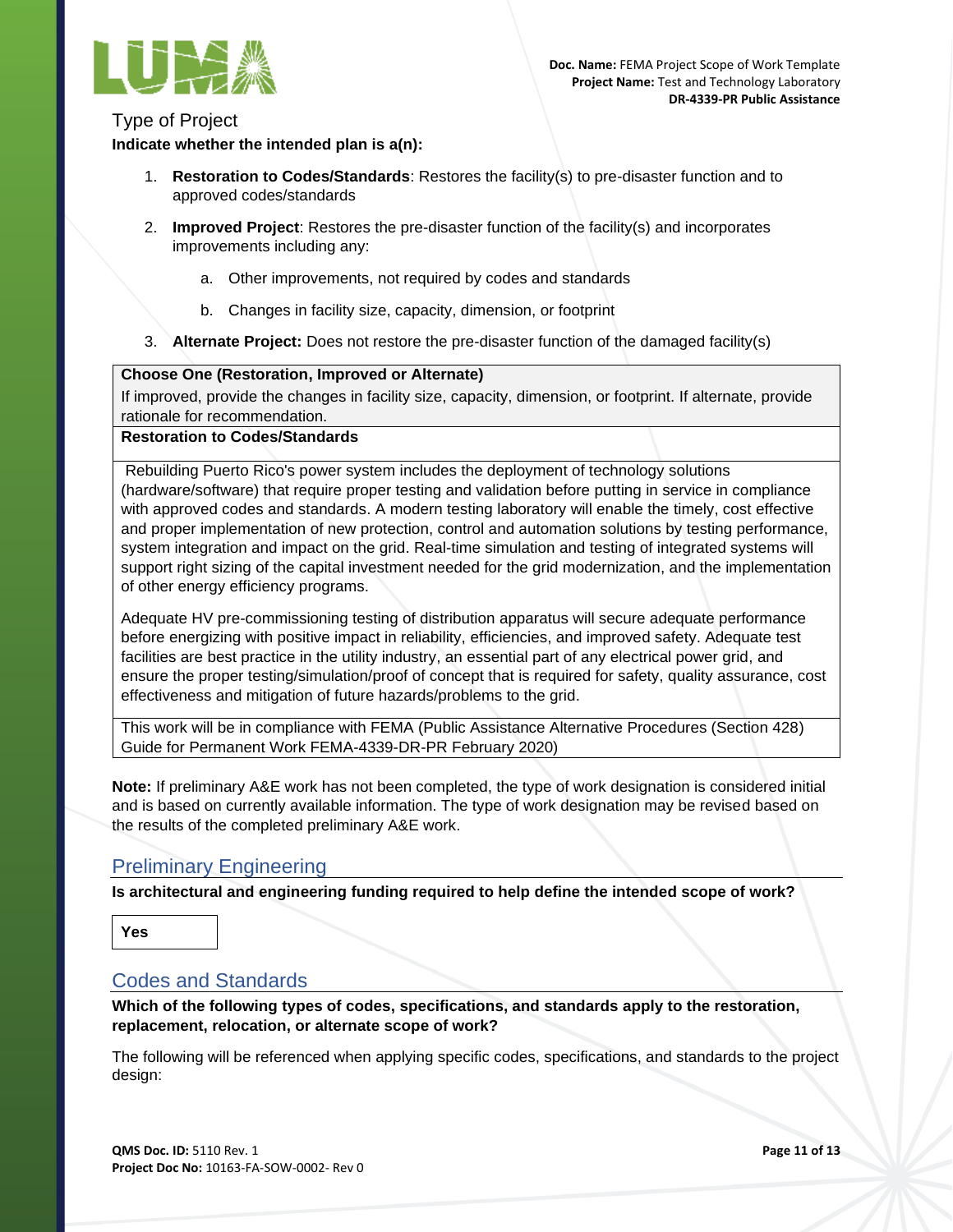

- 1. Consensus-based codes, per FEMA (Public Assistance Alternative Procedures (Section 428) Guide for Permanent Work FEMA-4339-DR-PR February 2020).
- 2. Industry standards per FEMA Recovery Policy FP-104-009-5, Version 2, Implementing Section 20601 of the 2018 Bipartisan Budget Act through the Public Assistance Program.
- 3. FEMA Recovery Interim Policy FP-104-009-11 Version 2.1, Consensus-Based Codes, Specifications, and Standards for Public Assistance.
- 4. LUMA's latest Design Criteria Document (DCD) which aggregates the design considerations of the vast majority of the consensus-based codes, specifications, and standards listed in FEMA Recovery Interim Policy 104-009-11 Version 2.1 (December 20, 2019).

### Codes, Specifications, and Standards

#### **Yes**

Applicable building codes and reference standards will be identified and incorporated into the project requirements.

#### Industry Standards

**Yes** 

The current industry standards utilized by many mainland utilities will be leveraged for this project. These include provisions for physical security, internal security of the laboratory spaces, cybersecurity, and applicable critical infrastructure (CIPs) requirements.

### <span id="page-15-0"></span>**Estimate**

Cost estimates to complete the work have been generated at a class 5 level, which is between -50% and +100% of the final project cost. The estimate includes materials, construction labor and equipment, engineering, management, and contingencies.

| <b>Estimated Budget for Architectural &amp;</b><br><b>Engineering Design:</b> | \$0.93M  |
|-------------------------------------------------------------------------------|----------|
| <b>Estimated Budget for Construction:</b>                                     | \$4.61M  |
| <b>Estimated Budget for Procurement:</b>                                      | \$6.34M  |
| <b>Estimated Overall Budget for the</b><br>Project:                           | \$11.88M |

# <span id="page-15-1"></span>406 Hazard Mitigation Proposal

#### 406 Mitigation Opportunity Scope of Work

During the preliminary design phase, LUMA will develop and propose 406 Hazard Mitigation proposals consistent with the damages. These proposals will be documented with BCAs.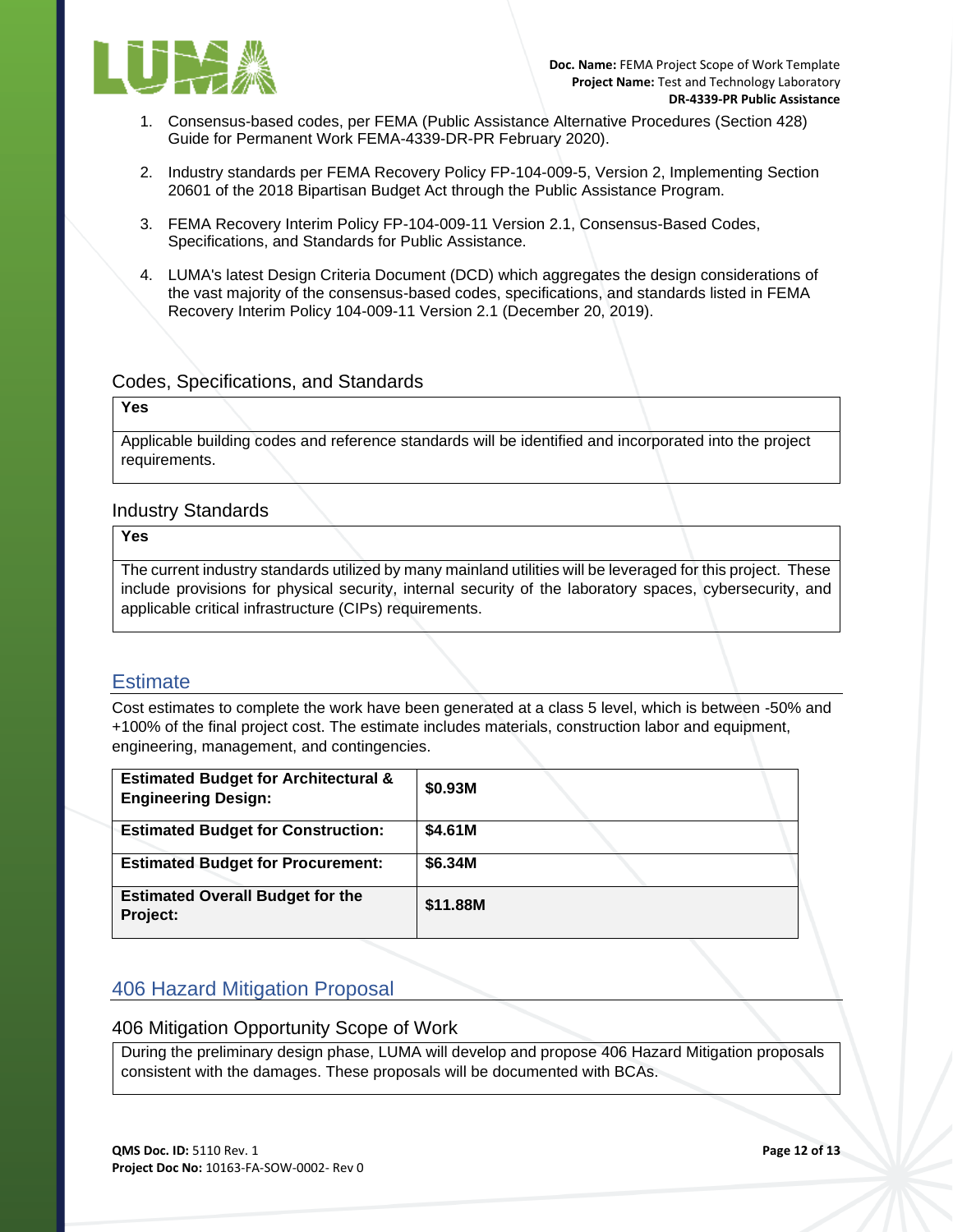

### 406 Mitigation Opportunity Cost Estimate

| <b>Estimated Budget for Architectural &amp;</b><br><b>Engineering to Design:</b> | Unknown at this time |
|----------------------------------------------------------------------------------|----------------------|
| <b>Estimated Budget for Procurement:</b>                                         | Unknown at this time |
| <b>Estimated Budget for Construction:</b>                                        | Unknown at this time |
| <b>Estimated Overall Budget for the</b><br>Project:                              | Unknown at this time |

<span id="page-16-0"></span>Note: If available, detailed engineering cost estimates will be included as an attachment.

# Environmental & Historic Preservation Requirements

EHP considerations will be identified and evaluated during the preliminary design phase and submitted to FEMA for review. Requirements will be incorporated into the final design and construction documents to be approved by FEMA prior to construction activities. The space planned for the primary test facility is inside existing PREPA facilities in the Luchetti building in Santurce (San Juan). The space for the distribution apparatus HV testing has not been identified yet and will be in one of the warehouses used by the distribution team field operations.

# <span id="page-16-1"></span>**Attachments**

| <b>Document Name</b>                     | <b>Description</b>                     |
|------------------------------------------|----------------------------------------|
| LUMA Lab - FEMA CEF estimate 033022.xlsx | <b>LUMA Lab Project Cost Estimates</b> |
|                                          |                                        |
|                                          |                                        |